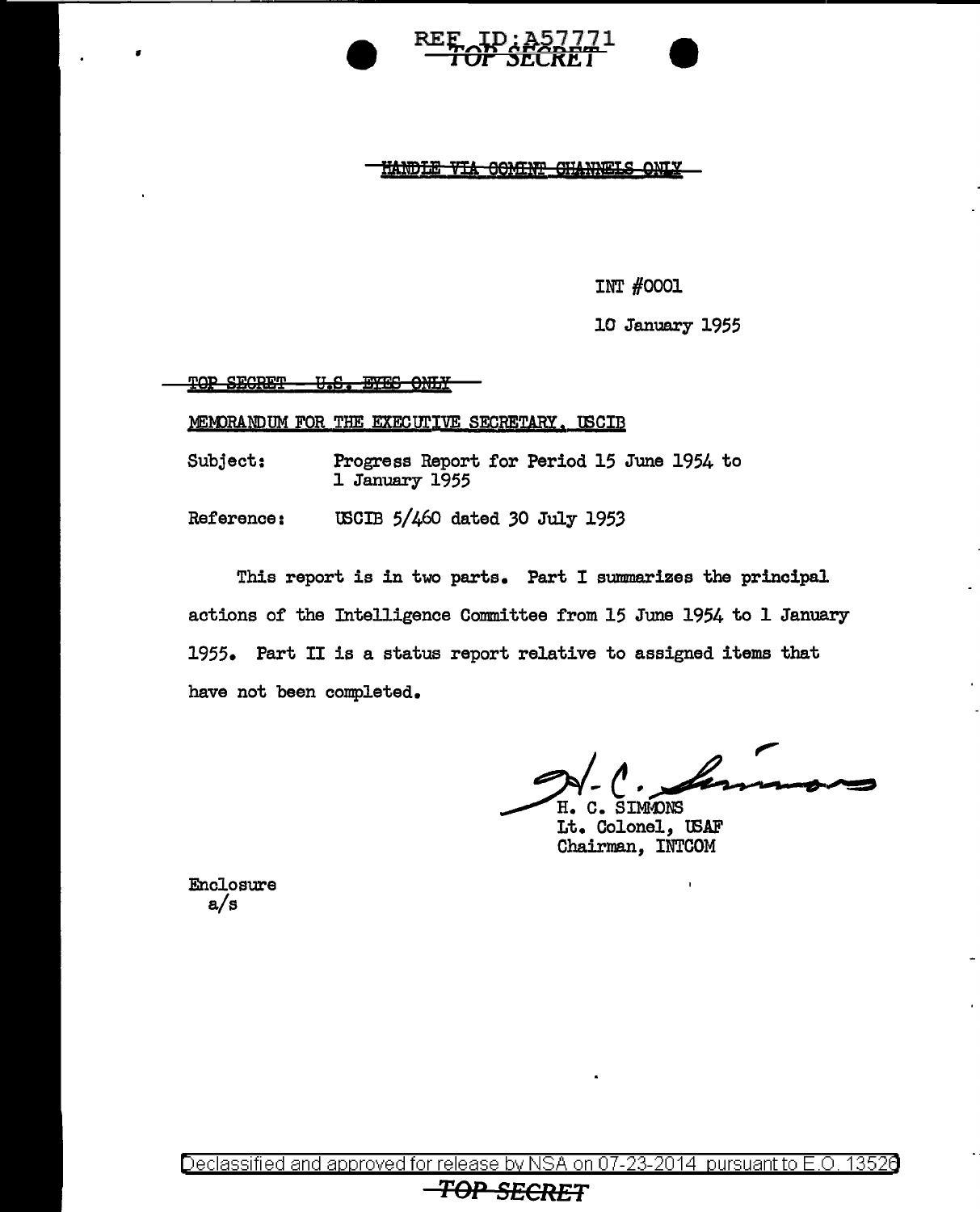TOP SECRET - U.S. BYES ONLY

10 January 1955

-. -

#### USCIBINTCOM PROGRESS REPORT

## PART I

A brief summary of major items the USCIB Intelligence Committee has completed and forwarded since 15 June 1954 follows:

1. kssignment of CQMINT to Categories III, II and I.

REF ID:A57771 **9 TOP SECRET** 

The Intelligence Committee unanimously agreed on the assignment of cryptosystems and classes of COMINT to categories in consonance with criteria provided in paragraphs 9 and 10 of Appendix B and further delineated in Annexure Bl. Recommendations were forwarded to the Executive Secretary on 27 August 1954.

2. USCIB Master Requirements List.

Five recommended changes to this list were forwarded to the Executive Secretary on 15 October 1954.

3. Report by the Director, NSA, on the Extent to Which US COMINT Resources Can Be Applied Effectively to Fulfill the Requirements of the USCIB Master Requirements List.

INTCCM 9.3/17, containing questions which the Intelligence Committee felt must be answered in order for USCIB to assess the extent to which US COMINT resources can be applied effectively to fulfill the Master Requirements List, was sent to the Executive Secretary on 15 October 1954.

4. COMINT Capability to Provide Early Warning of a Chinese Communist Attack on Formosa and the Off-shore Islands Occupied by the Chinese Nationalists.

INTCCM reviewed in special session on three occasions the present USCIB intelligence requirements in connection with the possibility *ol* a Chinese Communist attack and assessed the National Security Agency's expressed capability to meet the requirements. INT  $#$  0007 which outlined the findings and recommendations of the Intelligence Committee was forwarded to the Executive Secretary on 22 October 1954.

#### PART II

A brief summary of the status of assigned items not yet completed by the Intelligence Committee follows:

1. Method of Alerting the Highest Authorities Concerning Crucial COMINT Items.

*TOP SECRET*